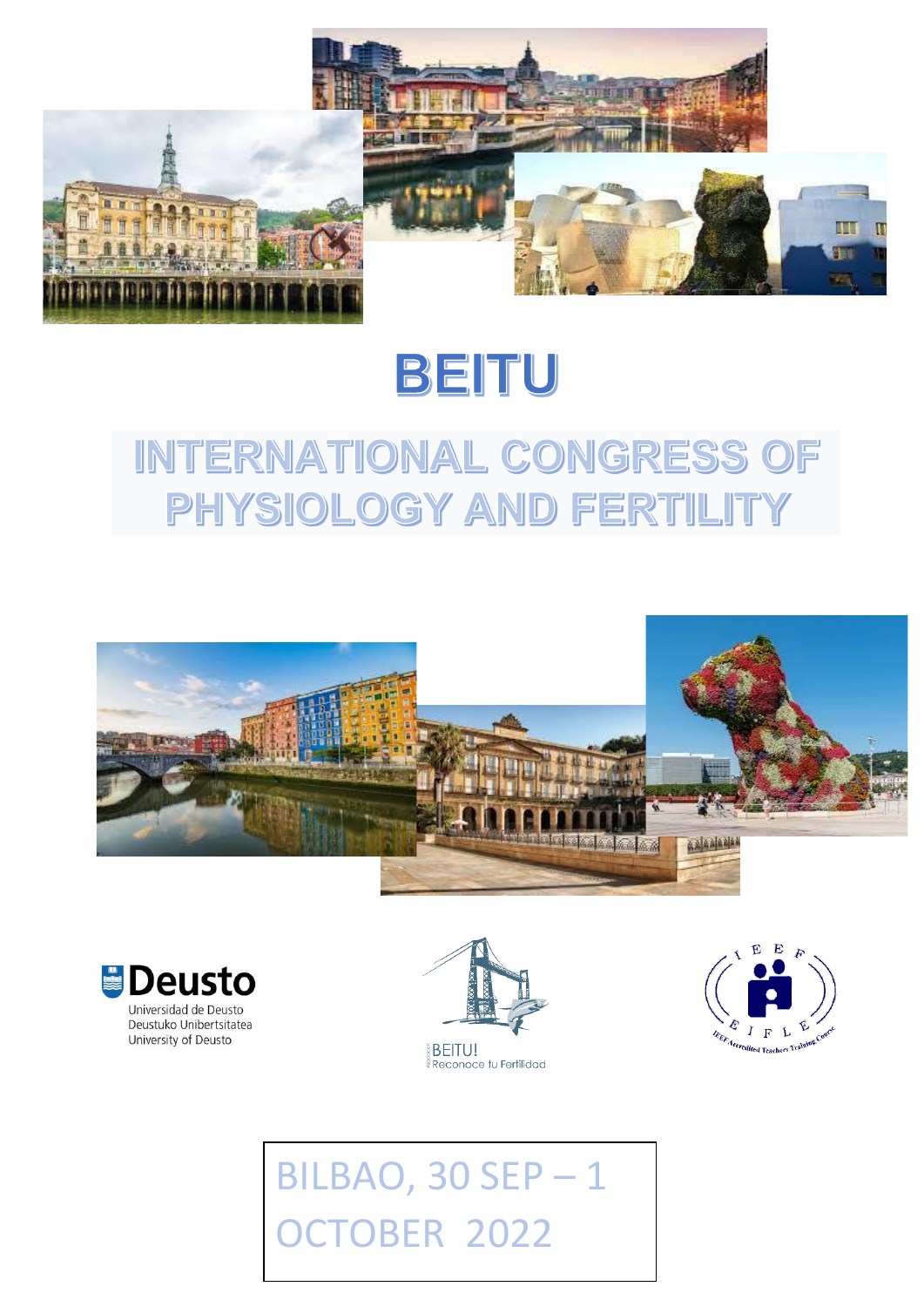### **BASIC INFORMATION ABOUT BILBAO**

Bilbao, with the Guggenheim Museum as a great international symbol, is the gateway to the Basque cultural universe. A city that is a worldwide example of urban transformation and that has maintained a culture and signs of identity that make it unique and singular.

At the end of the 20th century, and due to industrial reconversion, Bilbao had to make a radical change to its economy. After years of economic uncertainty, the Villa recovers its dynamism and becomes a city of services, devoted to its environmental and urban regeneration. The industrial land is the space of an internationally awarded spatial transformation (Abandoibarra) that has positioned Bilbao as a powerful tourist destination.

The great emblem of this "New Bilbao" is the Guggenheim Museum Bilbao, designed by Frank Gehry, but there have been more factors that have contributed to this regeneration and profound change. For 25 years, Bilbao has been shedding its industrial skin and rehabilitating emblematic areas of the city. One of the great achievements has been the recovery of the historic center after the brutal floods of 1983. Today, the Casco Viejo is a first-rate tourist space that preserves the traditions and hallmarks of the city. Be sure to visit this area, where it is essential to wander around, mingle and enjoy some pintxos washed down with good wine.

In addition to the brilliance of Guggenheim's titanium, Bilbao adds to its urban transformation, the environmental one, hand in hand with the recovery of the Ría, the soul of the town, a silent witness to its history, a hub of communication and commerce. The cost of this operation has been 800 million euros, about 6 times greater than the construction of the Guggenheim Museum, and has been financed through an increase in water rates.

These infrastructures, many of them designed The sanitation of these waters has allowed Bilbao and its people to live looking at this river artery and that the most important urban projects are built on the banks that have become one of the most sophisticated spaces in Europe , where buildings and works by the best architects and artists in the world meet, some magnificent riverside walks where you can also enjoy countless leisure activities, sports and culture.

They complete the strategic project for the transformation of Bilbao: the new bridges, the metro, the airport and the tram. These infrastructures, many of them designed by great architects (Norman Foster, Santiago Calatrava...), constitute an excellent mobility network that connects Bilbao and its neighborhoods with neighboring communities and the international arena.

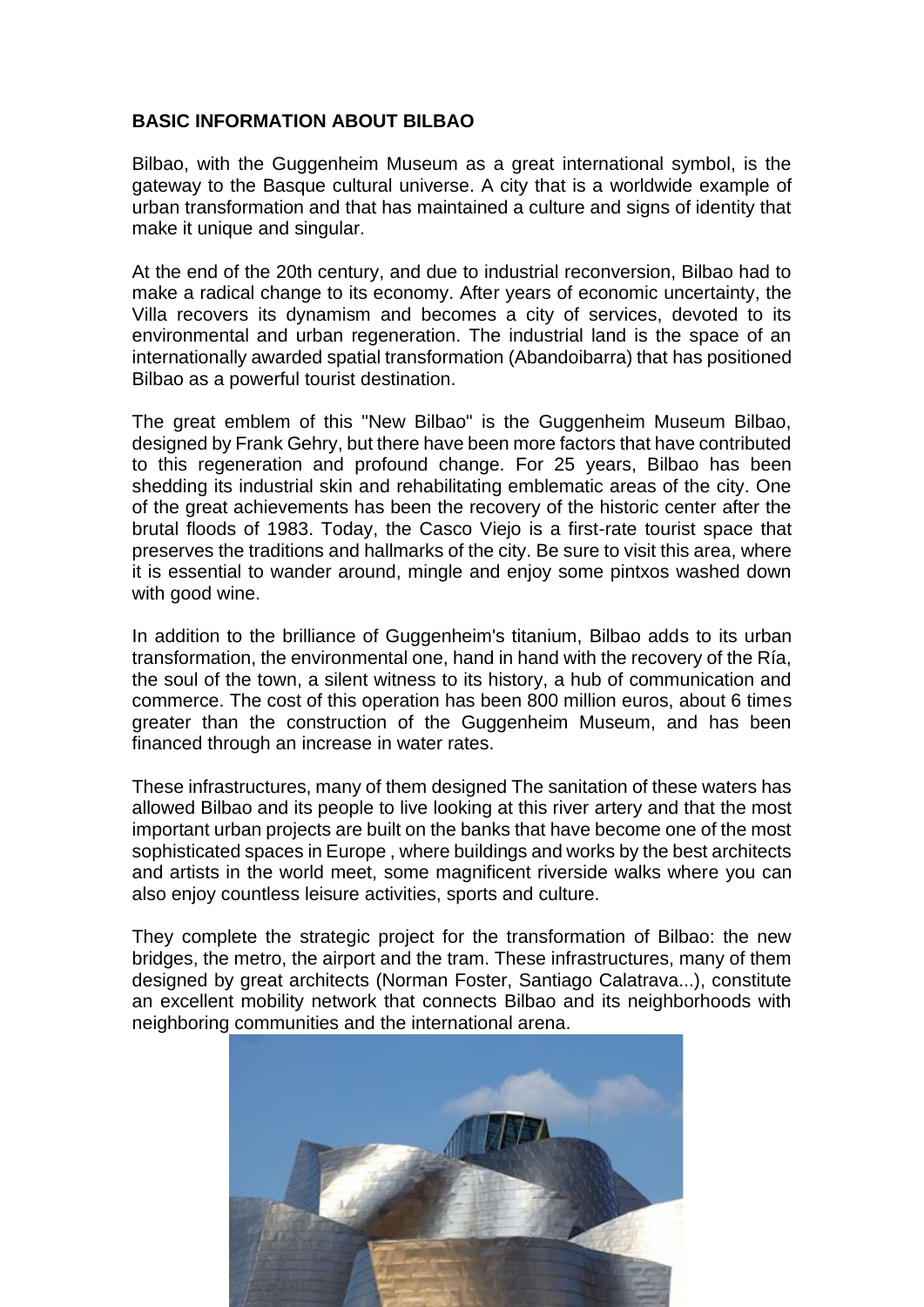

### **HOW TO GET FROM THE AIRPORT TO BILBAO**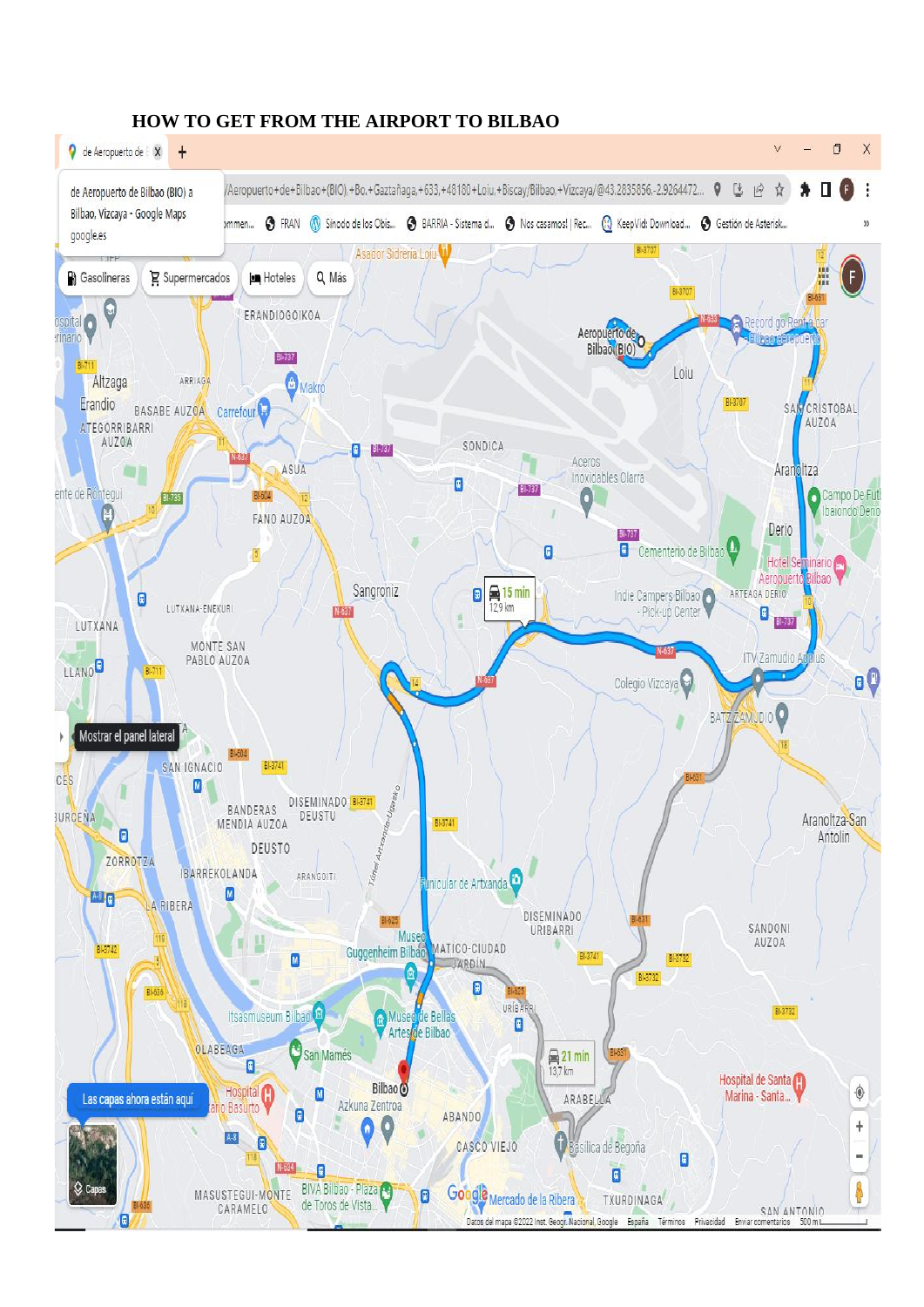**The Bizkaibus line A3247** runs from Bilbao airport to the city centre every 15 minutes and the journey from the airport to Bilbao Termibus takes around 25 minutes, depending on traffic conditions (Daily from 6:00 to 24:00)

Bus line operated by Bizkaibus, which connects the airport with the Bilbao Termibus (the main bus station in Bilbao), in the city center. Make stops at **Gran Vía 46 and 74, Plaza Moyua and Alameda Recalde 14**. The journey usually takes between 15 and 20 minutes, depending on traffic. The ticket cost around 2 euros.

#### **B) Taxi:**

The travel time by taxi is around 15-20 minutes and the taxi fare from Bilbao airport to city center is **€20-25**.